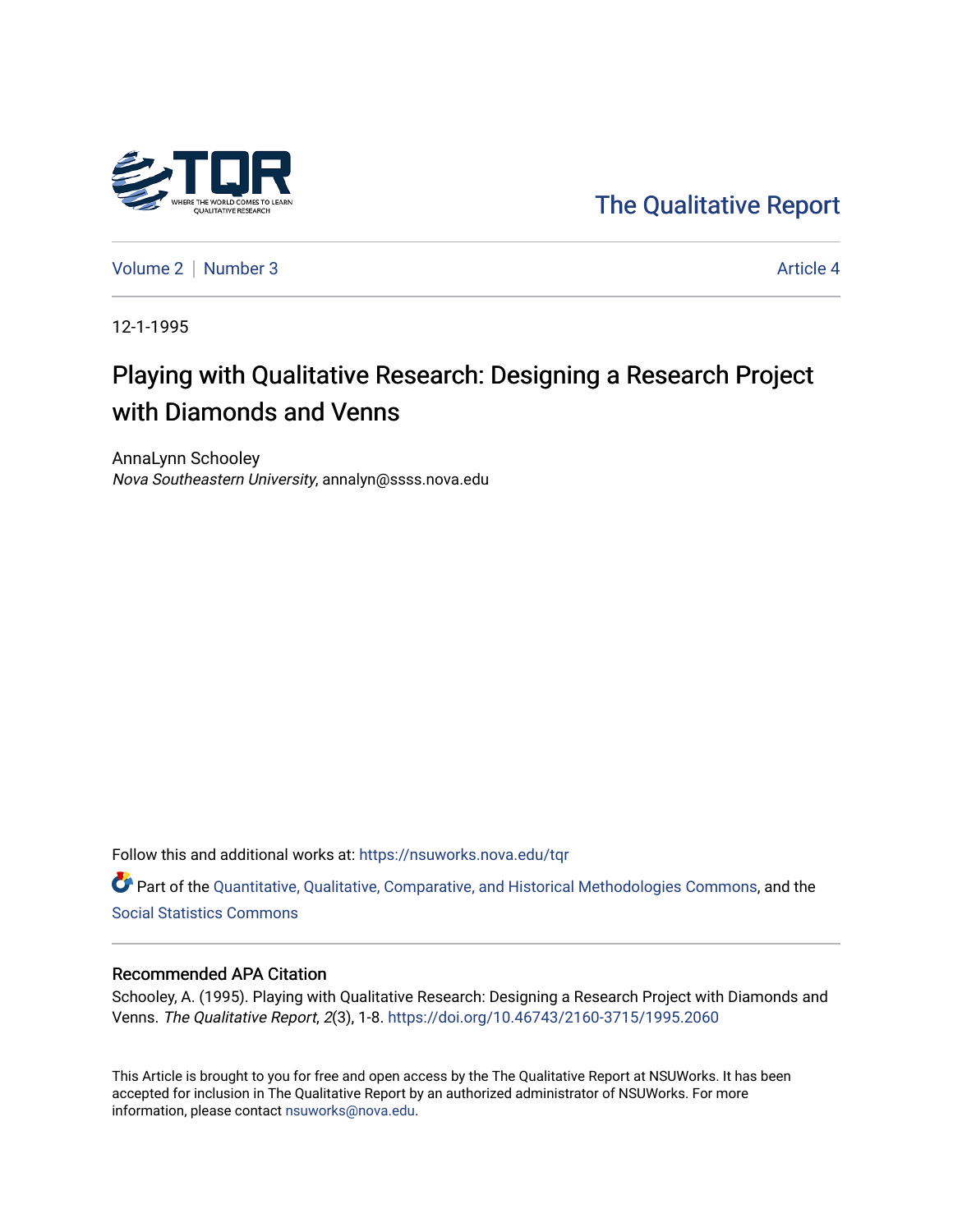

## Playing with Qualitative Research: Designing a Research Project with Diamonds and Venns

#### Keywords

qualitative research

### Creative Commons License

## **@**@@

This work is licensed under a [Creative Commons Attribution-Noncommercial-Share Alike 4.0 License](https://creativecommons.org/licenses/by-nc-sa/4.0/).

#### Acknowledgements

The author would like to acknowledge and thank Estella Martinez and George Hernandez for their work in creating the graphics used in this paper.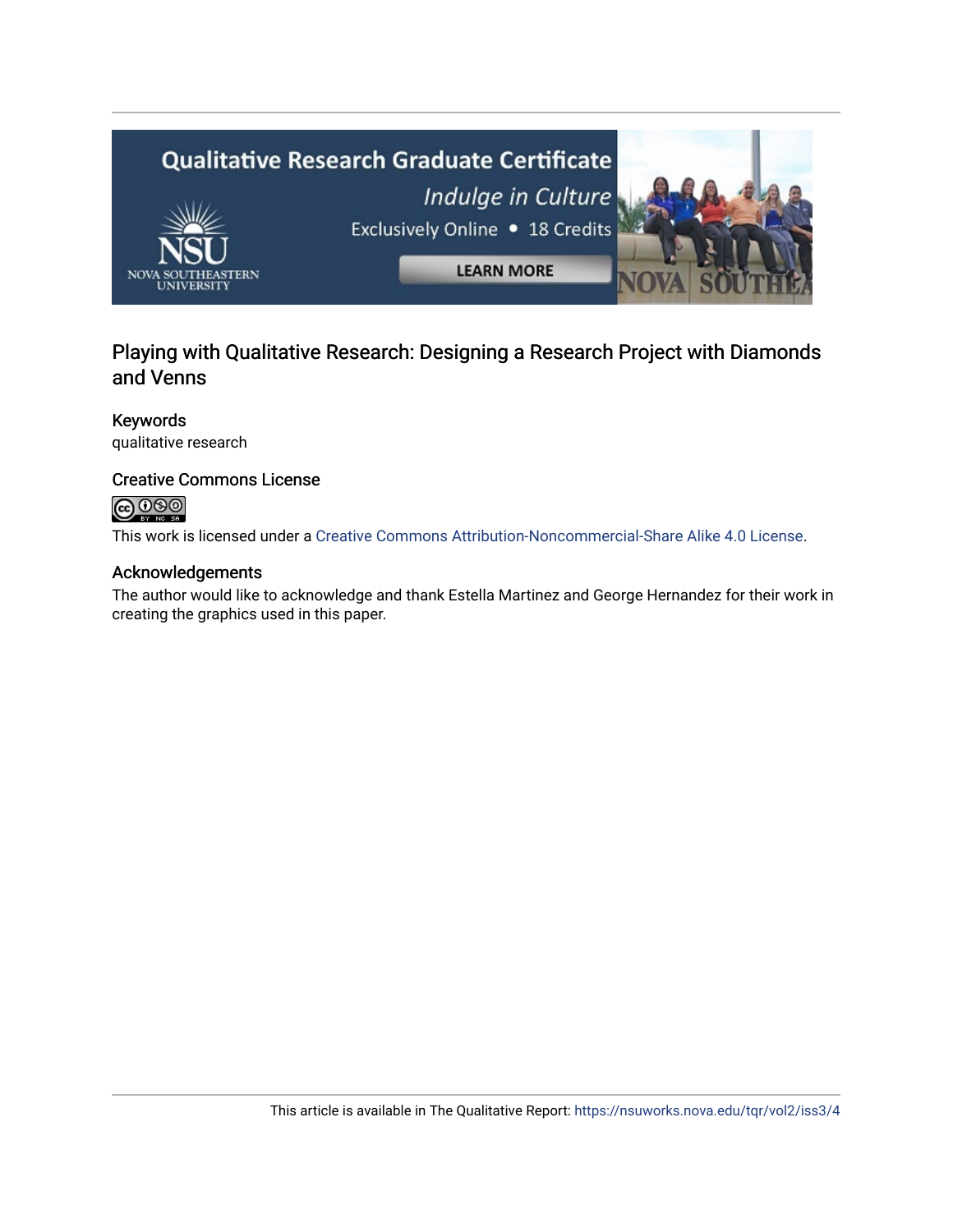## **Playing with Qualitative Research:**

## **Designing a Research Project**

## **with Diamonds and Venns**

## **by AnnaLynn Schooley**

*The Qualitative Report*, Volume 2, Number 3, December, 1995

As a doctoral candidate at the "all but dissertation" point in a Marriage and Family Therapy program, I am struggling with the process of defining and executing a research project to complete my degree. My struggle is to make a transition from the class work projects that require a relatively short amount of time and labor to the overwhelming prospect of creating a multichapter book that will take a minimum of a year to complete. I need to find ways to help me structure my thinking so that my dissertation will have continuity.

Since I cannot keep the entirety of such a large project in mind at one time, I need ways to nail down parts of my research design so I can play with the details of another part. At the same time, I do not want things so set in concrete that I cannot adjust them if I need to do so. In order to work out some ideas for myself, I will present some conceptual tools that have been field tested by past graduates of my program as they completed their dissertations.

Similar tools are used in many fields. My father teaches computer programming. He has shown me how programmers work out their ideas using geometric shapes to represent the various decision points in a proposed program. Each individual part, indicated by a single circle or square, is linked to and constrained by the decisions that came before it and come after it. Such flowcharting then becomes the blueprint for the actual program. A programmer must write a detailed series of commands in a computer language for each of the squares and circles of the flowchart until the program is completed.

Like a complex computer program, the design of a qualitative research project is sometimes made easier by breaking it down into smaller components. When trying to fit the parts of a project together, a picture is not only worth a thousand words, but may become many thousand words. Miles and Huberman (1994) suggest using displays as a way of ensuring that each step in the data collection, methodology and analysis of a research project fits together to create a logical and cohesive whole. They state that "at the proposal stage and in the early planning and start-up stages, many design decisions are being made--some explicitly and precisely, some implicitly, some unknowingly, and still others by default" (p.16). While trying to entertain various research project ideas, I have found two "maps" that have been useful tools for playing with various design decisions: Venn diagrams and Chenail's Research Diamond. These conceptual tools assist me to evaluate the feasibility and coherence of a project design and guide me in the various steps of the research.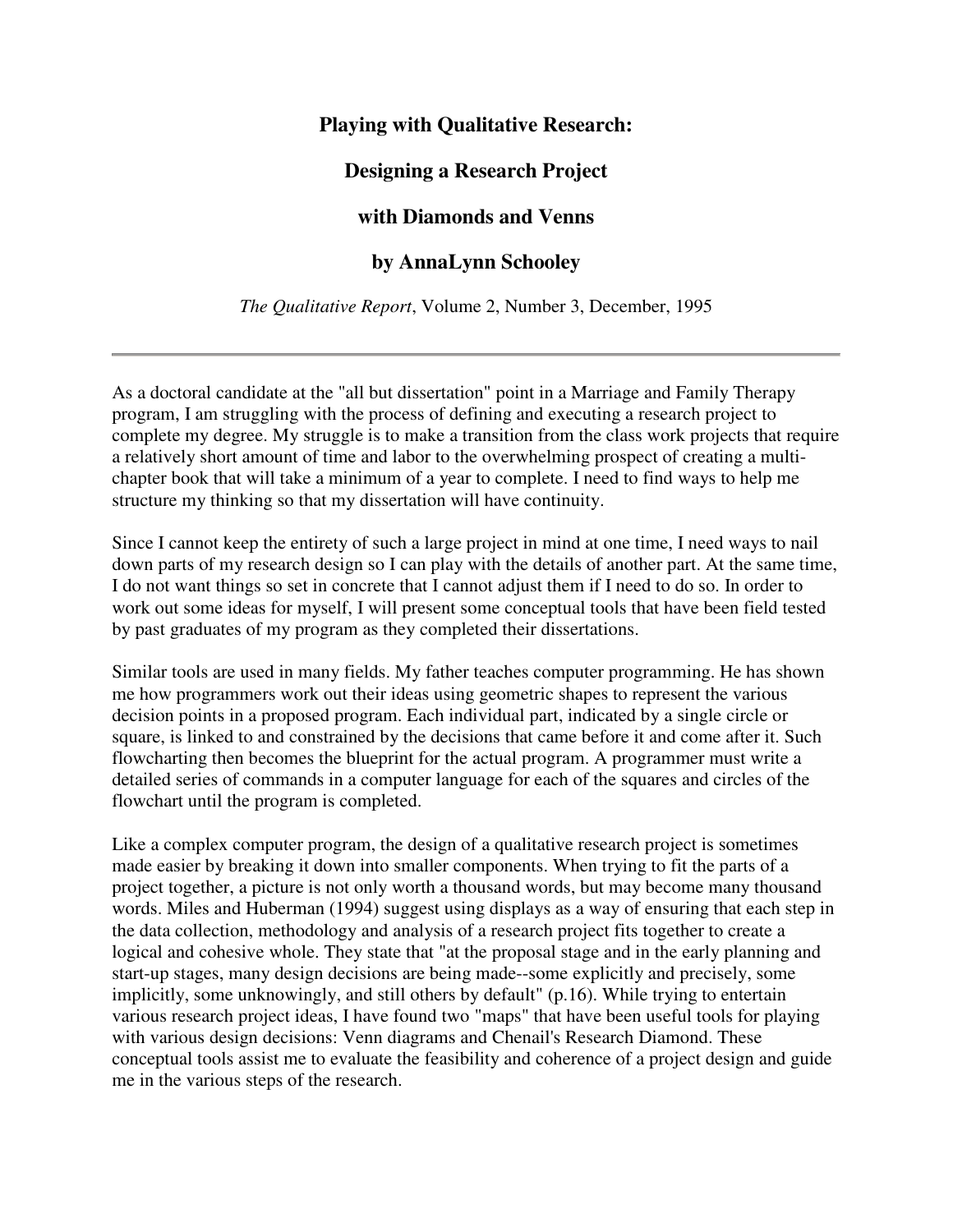#### **Venns and Diamonds**

Venn diagrams are a quick way to identify the major methodological and topical components that will need to be explored and explained in a project. Borrowed from set theory in mathematics, Venn diagrams are a visual display of partially overlapping circles or squares with several areas where each pair of figures overlap with one area where all the figures overlap. Each Venn square can represent a main topic area of literature (see Figure 1). The literature common to two or more areas will become the foundation for my new project, located at the junction of all the areas. This diagram can rapidly help me focus on the areas of a literature search I will need to place my work in the traditions and knowledge of my field. When in the myopic process of data collection, reduction and analysis, it is easy to forget to account for each major component. At each stage of my project, I can refer back to the Venn diagram to ensure I have not overlooked an area.



Initially, I will probably look at everything I can find in each broad area until I get a sense of what has been done by other researchers. As I select the broad topics that fill each Venn square, I will begin to narrow my focus to literature that addresses two or more of my broad interests until I have collected those writings that include all of my selected topics and select out literature that I now decide is irrelevant to my project. Once I have narrowed my search to the center of the Venn diagram, I still have virtually an unlimited number of possible projects that I can design.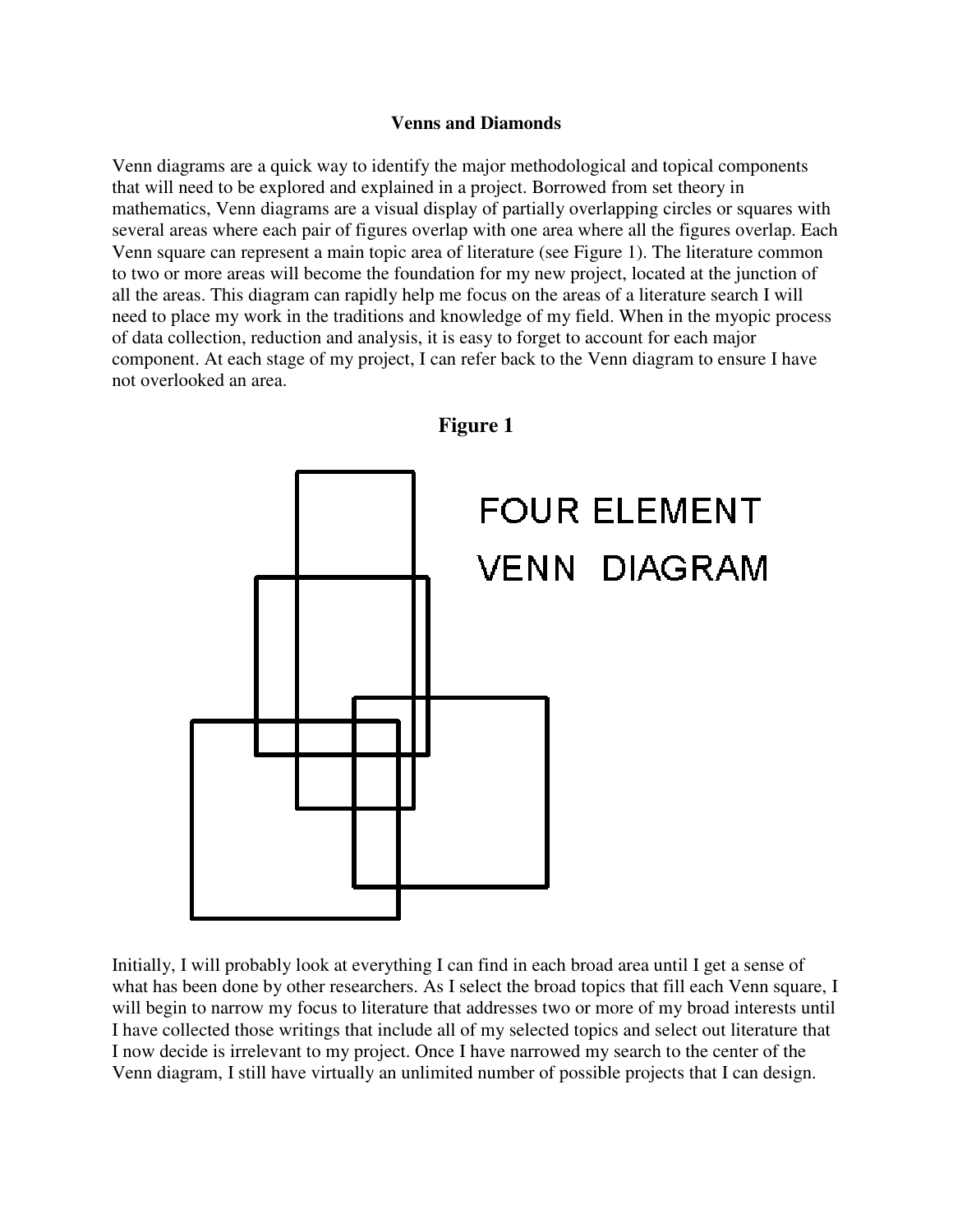I may need to make another Venn diagram to account for the more defined topic areas that resulted from my initial sorting through of the literature. This new Venn will represent a much smaller portion of the available literature constrained by the decisions made during the previous sortings. It will also depict a more clear and defined playing field in which I can design my research project.

A second map for playing with research decisions is Chenail's Research Diamond (see Figure 2). Each "point" of this eight "carat" diamond represents an area for consideration: data, method, curiosity and theory, technology, time, money, writing, and people. Each point must be accounted for in the final design and described in the text of the document. By accounting for each needed point of the project, I hope to reduce the chance of making unknowing or default decisions that could cause difficulties later in the actual execution of data collection and analysis.



**Figure 2** 

Each point in the diamond may need to be considered at several levels and will be affected by every other point in the diamond. Consider the technology "facet." I must decide what technology I will use to collect data, such as audio or video tape, but this decision is constrained by many things: what additional equipment must I get to make and transcribe such recordings,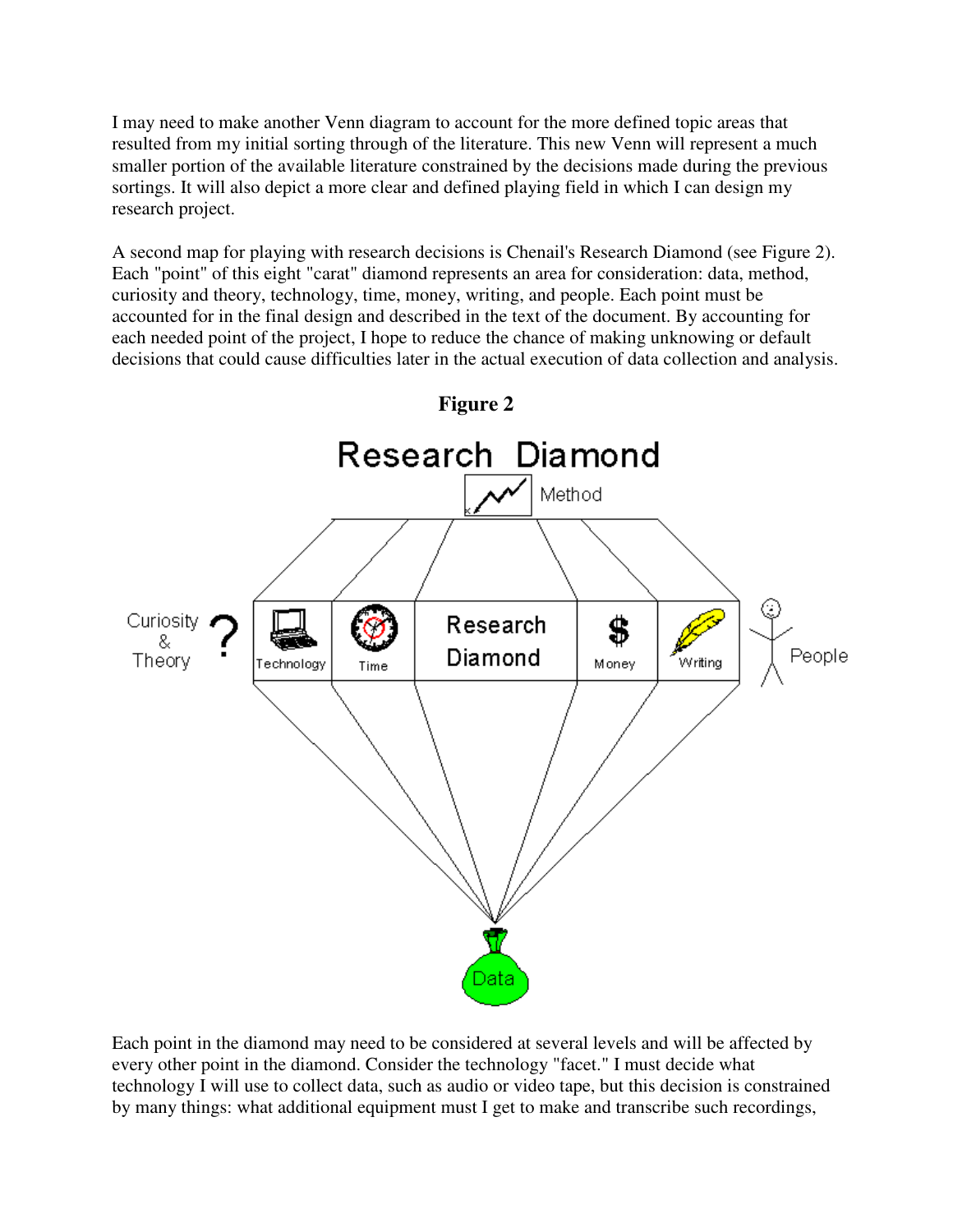what can I afford to buy and what must I borrow, will I have the time to transcribe recording myself or will I need to find someone to do this for me and can I afford that, or will my informants even allow me to record them, which may force me to fall back on paper and pencil recording of data, which may prompt me to reconsider the whole thing. If I made the decision that using a scanner to input information into my computer will save me time, will I end up spending more time and money acquiring the equipment and figuring out how to use it?

I need to consider the amount of time I want and am able to devote to my project. Is there a time limit within which I must complete the research so I minimize the conflict with the various people involved: informants, advisors and intimates. Aside from the cost of the technology that may be involved, can I afford to devote all of my time to completing this project, or must I work to pay the bills and attempt to carve out time from a job to write my research?

My selection of methodology will similarly constrain and guide how I can choose other facets of the research diamond. If I have done my work in narrowing my focus using the Venn diagrams, I will know what has been done and what gaps in the field are ripe for me to fill. Even if I know a particular method of data collection and analysis well, I need to ensure that the method will address the research question about which I am curious.

The data that I will eventually analyze will have been created with particular technology, costing a particular amount of time and money, with a particular set of informants, using a particular method to answer a particular question. This process of decision making will occur several times as I then consider each facet of the diamond in respect to how I will analyze then write up the research project.

By holding some decisions stable, I can check the map for those decision points that will need to change to make the project feasible. This process of making decisions and testing out the constraints of each component allows me to play with the ideas without committing to anything. It is much easier to make major changes to the research design as mapped on the Venn diagrams and the research diamond than after I have already collected several hours of tapes or journal entries. Roadblocks and required equipment will also become more apparent when I plan out each step in a display.

To put these maps into action, I will play with a research idea by walking through the maps and thinking out loud about each decision. As I design a project, the first decisions will limit the decisions that follow. When I stabilize some decisions, others will need to be changed because they no longer fit. This see-sawing between stabilizing and changing portions of the design will go on throughout the entire process until I move the project from a vague idea to a completed design. I use the structure of the maps to remind me of the parts to which I have not attended and to ensure all the parts are accounted for. Both maps also help me to focus on the first steps that I will take.

### **Proposal Project: Residential Treatment Facility**

I will start with a general interest in family therapy and larger systems. Three areas in which I have some background are community mental health agencies, foster care, and residential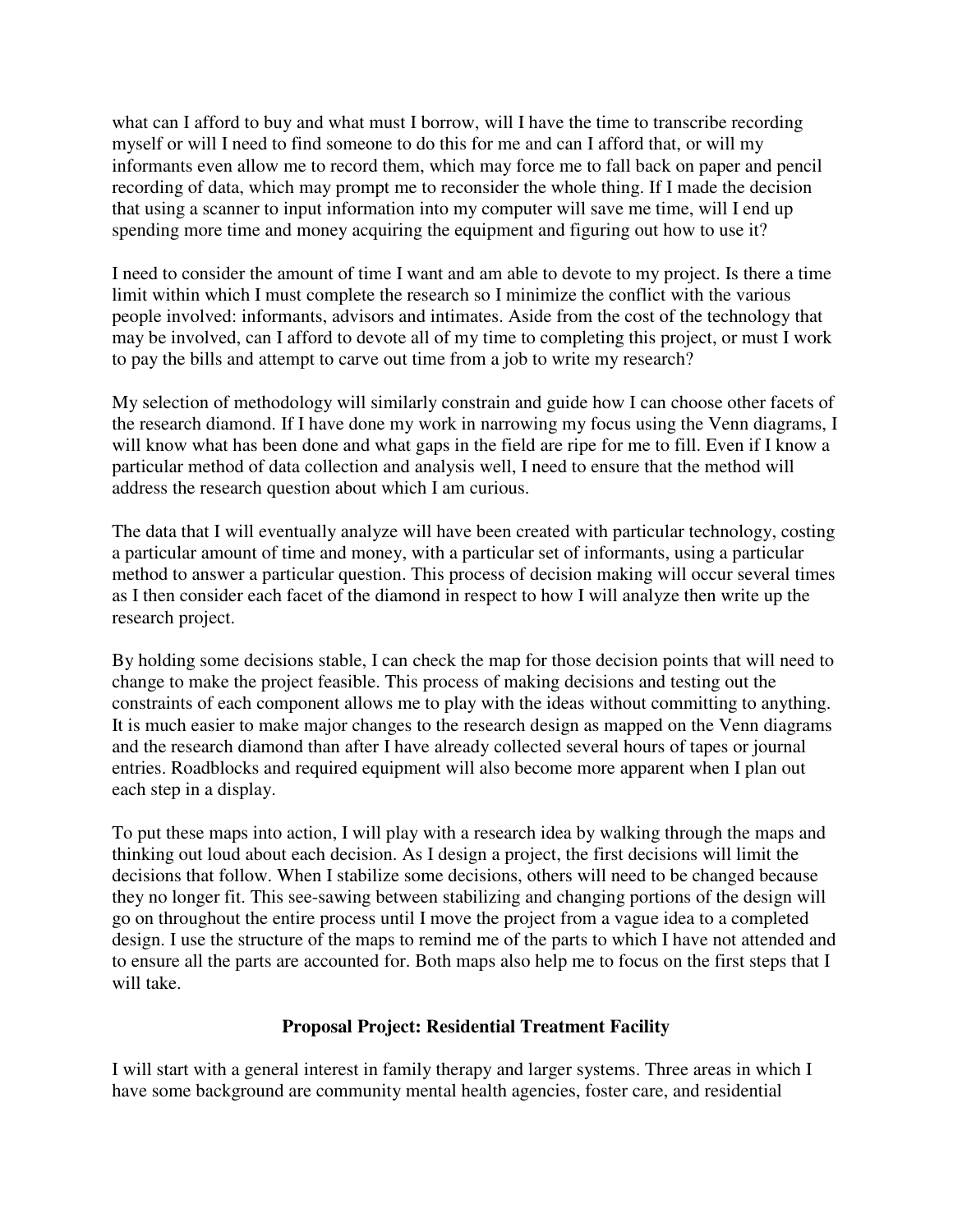treatment facilities. All three of these areas could be found in the overlap between the squares representing family therapy and larger systems. To investigate all the possible literature in this combined area would be prohibitive. However, if I limit the area of family therapy to a particular clinical model and the area of larger systems to a single type of agency, I might find too little information. If I consider one area broadly--family therapy--and one area narrowly--residential treatment facilities--I can approach the literature in the field with more focus.

With some areas stable, I ask myself "what part of family therapy in residential treatment facilities do I want to study?" I could look at how family therapy is done in a particular facility. It might be interesting to explore how families of children in a facility perceive the effectiveness of the family therapy they receive. I could design a research project to describe how a particular facility decided to incorporate family therapy into their program, or how they accomplished that transition. Since training and supervision are also of interest to me, I could offer to teach a family therapy model to the staff of a facility and document what happens, to either the evolution my training or the affects of the teaching on that facility. For any of these ideas, I need to go back to the Venn diagram and include the pertinent general areas.

As I work to narrow my topic focus toward the center of the Venn diagram, I remind myself that I am not yet wedded to any decision. With each circuit of the Venn diagram, making one area broader and another narrower, I come closer to forming a research question. At this point, I need to look at the literature that addresses any two, any three, and all four of the general areas. There may be ideas from what others have done that I want to incorporate into my design. Other writers and researchers often suggest needs for further study that may provide a direction that will fit for my project. Noting what they chose for each decision point can serve as a guide to the potentials and pitfalls of my own design. Once I have decided on the specific question, I can move on to other decisions. As the question or area of curiosity is one of the points on the research diamond, this can be the bridge between the maps. I can now begin to explore other points of the diamond to move toward a more fully developed research design.

I will start with the easiest points, time and writing, which are basically implicit: I need to write a dissertation in order to graduate, and I have four years in which to complete my degree before my course work is invalid. If I were only interested in producing an article, I would be more likely to select a smaller portion of the topic area or otherwise focus my decisions for a less work intensive project than would be expected of a dissertation or book. If I had unlimited time, I could consider a longitudinal study that would take more than four years to complete. If I were under contract by a federal or state agency to produce a study, I might have less time and would need to narrow the focus to specific, simple, quantifiable questions. Since I have four years and am expected to produce a large written document, I will leave myself open to selections on the research diamond that require appropriately significant amounts of time and effort while eliminating both the longest and shortest paths to a completed project.

I know I want to do qualitative research, so that aspect of the methodology is firm, but all the other points of the diamond will affect which specific qualitative method I select. Each decision I make is increasingly constrained by the limits of the previous decisions. Decisions about people, money, data, and technology are next.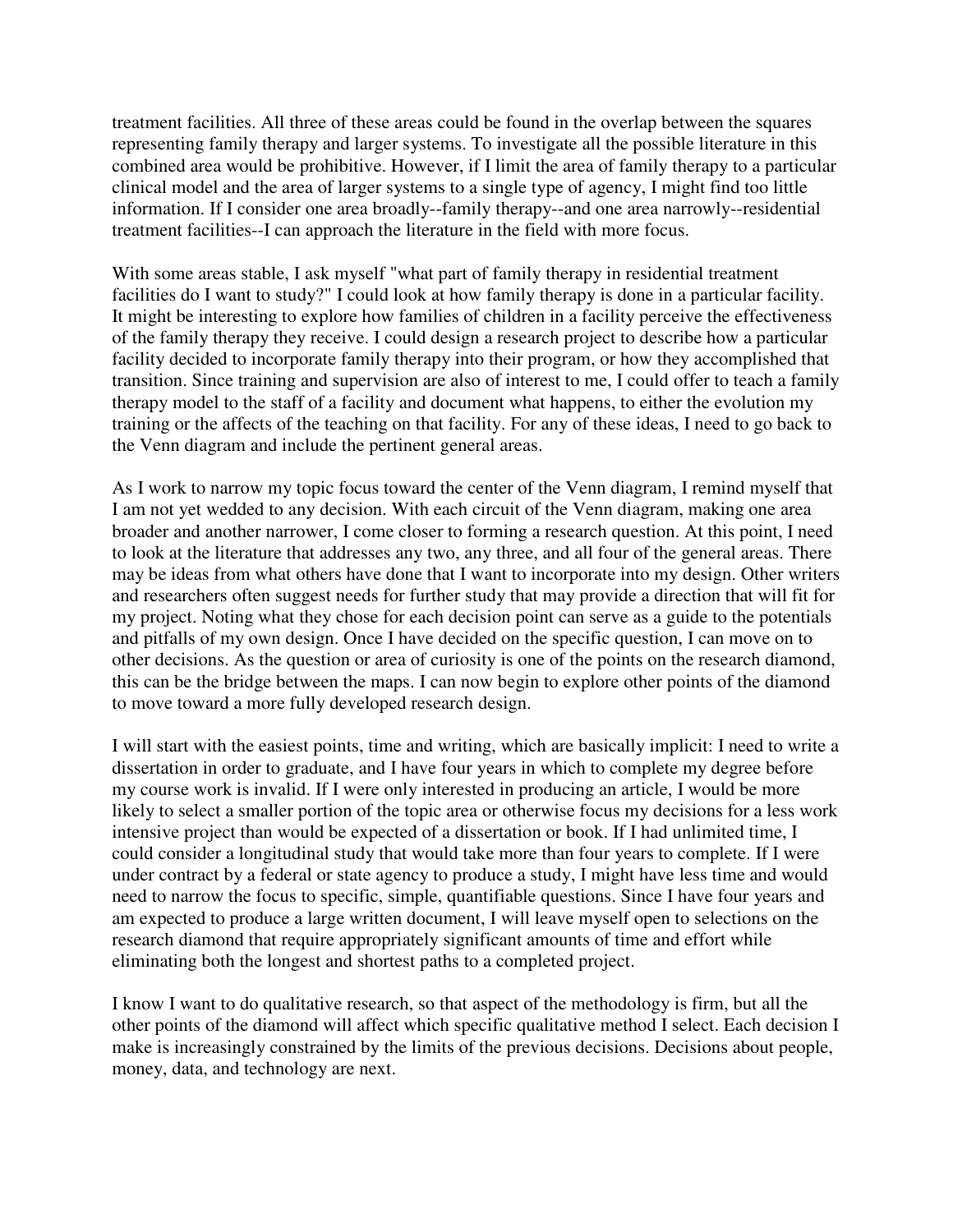My mother is a clinical director of a residential treatment facility for teenagers. Ignoring the ethical considerations of that dual relationship for the moment, I know I would have an excellent chance of gaining access to the people working for and served by her facility. Now I need to decide which people I want to study: staff, residents, the residents' families or some combination. To make this decision, I need to look at my curiosity/question point again. I could take a broad stroke approach and consider doing an ethnographic study as a participant/observer (Spradley, 1979), but that would require that I live near the facility and spend many hours hanging out with the staff and residents. Since Mom's facility is in a different state, ethnography is not a likely methodological choice at this point.

In recent discussions with Mom, she has been interested in incorporating systemic family therapy into the facility's clinical philosophy. If I focus on a training/consulting question, I could stabilize several points on the diamond. The facility might be willing to pay for my transportation on a quarterly basis for my services as a trainer and consultant. Mom would provide bed and board. Assuming I could get leave from my job to spend long weekends at the facility every three months or so, I would have the money and time points for data collection somewhat covered.

I have read some literature about residential facilities using systemic family therapy ideas with all the staff and residents (Schultz, 1992). I could focus on the staff as research subjects and study how they perceive their jobs and their relationships with the children in the facility. Depending on the methodology I select, I might look at how the staff report about their jobs before and after training, how they experience the process of the facility changing clinical philosophy, or how they work with the children as a result of the training in systemic family therapy. In any case, I seem to be moving toward interviews as my principle data collection method. I imagine that I will need tapes and recording equipment to capture the interviews with staff that will comprise the bulk of the data for the project.

The exact methods for data collection and analysis are still open for revision. My research question will determine the sort of interviews I will have with my informants and the type of data I will collect. As I swing around the research diamond again, I need to ask myself how long each interview should take (time), what will my informants be willing to tell me (people/data), and what recording media can I use (technology/money). How I design the interview format will depend on what I must keep stable and what is open for change. The amount of time I can spent with each informant will constrain the data created, and, therefore, the analysis to follow.

Before I collect data, I must decide how I plan to analyze what I collected. The analysis of taped interviews generally requires that they be transcribed. Time factors will constrain to what level of detail I can transcribe the interviews which will constrain the methods available to analyze the data. Depending on whether I am interested in what people say about a topic or how they talk about it, I will need to adjust the collection methods I use and the type of interview template (Weiss, 1994) I create. Each of these decisions affects which analysis methods I select to make sense of the data I gather.

As money runs out and people move on, I may have to reevaluate the style and structure of the document I write if I find I have too much information for an article or not enough for a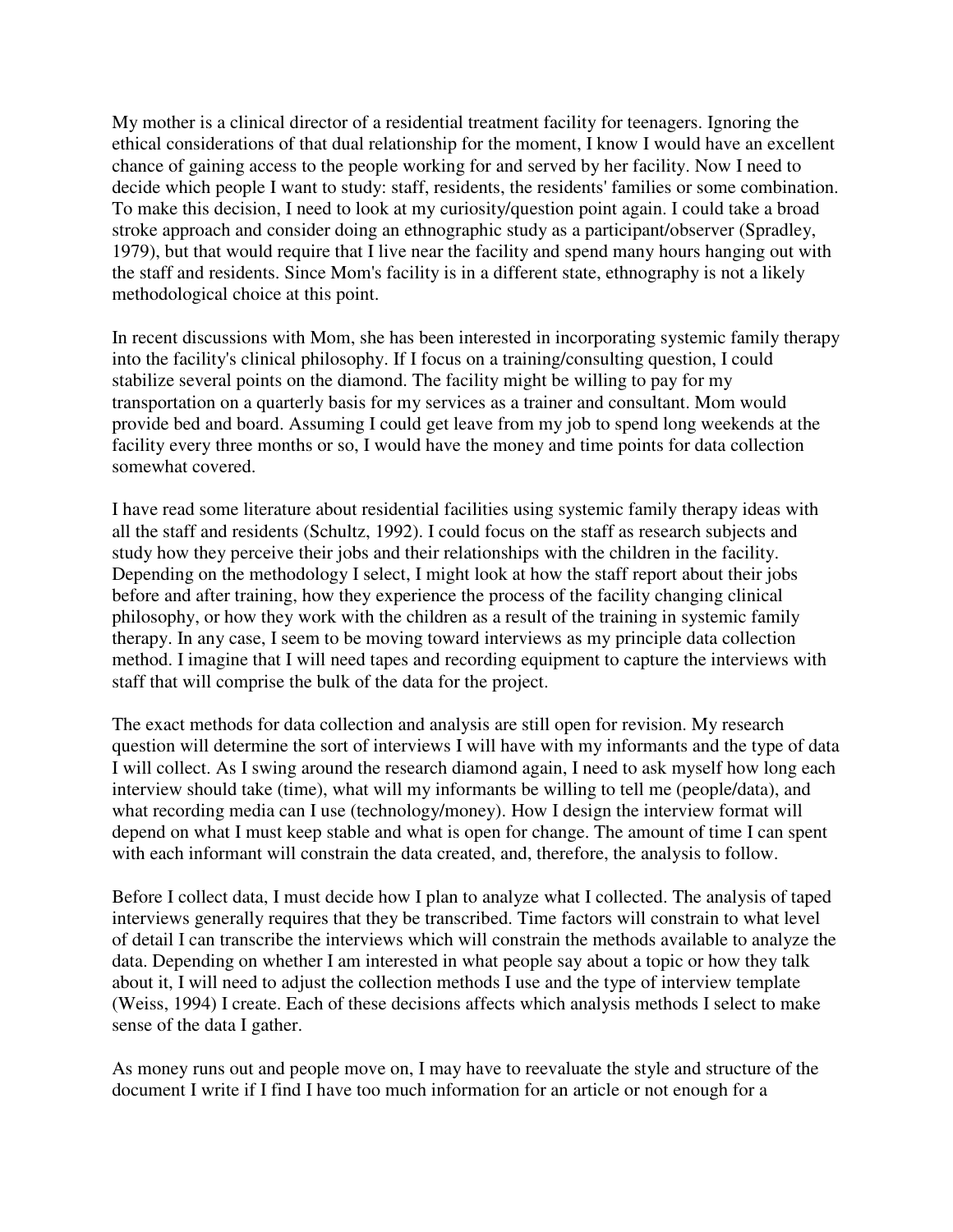dissertation. With each alteration to fit my methods to my research question, I will need to reconsider costs, time, technology requirements and subjects.

I will propose each of the eight points of the research diamond and see what shape my design begins to take. I have four years to complete the project (time), and the final document will be a dissertation (writing). I will provide six months of training (time) in solution focused family therapy (theory) to the staff (people) with periodic consultation. When this is concluded, I will interview (method/data) at least ten staff members of one unit (people) at the residential treatment facility. The interview formate will be focused on the changes the staff notice in their work with the resident children (research question).

The interviews will be done in a reflecting team (Andersen, 1991) style with half the group observing while the other half are interviewed. The groups will then exchange places so that all are interviewed (method). I would like to triangulate this data with interviews with the supervisors and some of the children (method). The group interviews will be done two times with a three month interval between them (time). All interviews will be taped (technology) and transcribed for later analysis (time/money). In the analysis portion of the project, I will look for both common themes and exceptions in how the staff perceive the effects of the training on their daily interaction with the resident children (method).

As I begin the actual data collection process, I will probably find new problems in one or more of my design decisions. This will send me back to the Venn and diamond maps to rethink and rearrange the pieces of the puzzle. If I fail to check the fit of the other pieces after a change in one, I risk stumbling over these gaps at later and more critical moments. Consistent with the recursive nature of qualitative research, selecting the various points will send me around the research diamond several more times before and during the actual data collection process before all the decisions gel into their final form in the written document.

The topic areas for the Venn diagram will also need to be revised to account for the decisions I have made on the research diamond. Nevertheless, I can proceed will more confidence and less panic because I am beginning to get a picture of this project, as the puzzle pieces fit together. There is still no short cut to designing a qualitative research project, but rather than become overwhelmed with the enormity of this task, I can map out each component, utilizing Venn diagrams and the research diamond, to display what I have and what I still need to explore. Such maps will serve throughout the project to ensure that each component is considered no matter how many changes I make along the way.

The experience of walking through and playing with a research design will also allow me to bring more confidence to subsequent projects. As others before me have successfully completed dissertations and other research projects utilizing Venns and diamonds, perhaps this ramble through design maps will be useful to others as a method of providing structure to their design decisions.

#### **References**